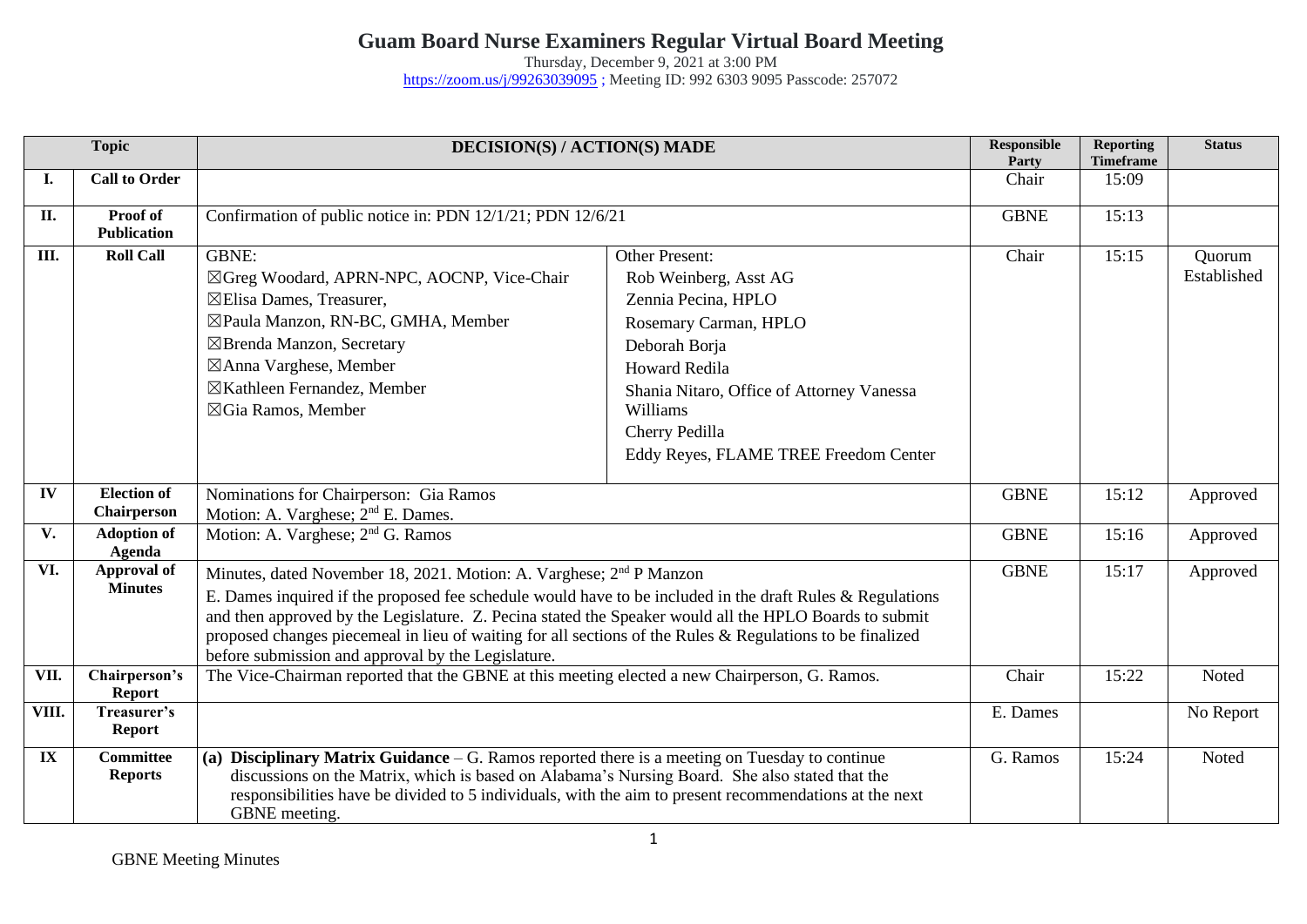|              | <b>Topic</b>                       | <b>DECISION(S) / ACTION(S) MADE</b>                                                                                                                                                                                                                                                                                                                                                                                                                                                                                                                                                                                                                                                                                                                                                                                                                                                                                                                                                                                                                                                                            | <b>Responsible</b><br>Party | <b>Reporting</b><br><b>Timeframe</b> | <b>Status</b>    |
|--------------|------------------------------------|----------------------------------------------------------------------------------------------------------------------------------------------------------------------------------------------------------------------------------------------------------------------------------------------------------------------------------------------------------------------------------------------------------------------------------------------------------------------------------------------------------------------------------------------------------------------------------------------------------------------------------------------------------------------------------------------------------------------------------------------------------------------------------------------------------------------------------------------------------------------------------------------------------------------------------------------------------------------------------------------------------------------------------------------------------------------------------------------------------------|-----------------------------|--------------------------------------|------------------|
|              |                                    | (b) Rules and Regulations<br>$(1)$ RNFA<br>Varghese reported that Standard 6 on Education is complete. In response to her request for additional<br>$\bullet$<br>expert reviewers on the other standards, Z. Pecina recommended to solicit support from the Guam<br>Nursing Association (GNA), UoG and GCC. In addition, A. Varghese also solicited support from other<br>Nurse Practitioners to help finalize the Disciplinary Matrix.<br>G. Ramos recommended that a letter to the GNA, UoG and GCC to solicit formal feedback on the<br>remaining standards.                                                                                                                                                                                                                                                                                                                                                                                                                                                                                                                                                | A.Varghese<br>&B.<br>Manzon |                                      | Noted            |
|              |                                    | (c) Forms<br>(1) Duty to Report Form. E. Dames reported that this was revised a few months ago.<br>(2) GBNE Initial/Renewal Application<br>E. Dames reported no new update; however, she would be working with Asst AG Weinberg on the<br>review of the forms.                                                                                                                                                                                                                                                                                                                                                                                                                                                                                                                                                                                                                                                                                                                                                                                                                                                 | E. Dames &<br>R. Carman     |                                      | Noted            |
| $\mathbf{X}$ | <b>Nursing</b><br><b>Education</b> | No Report                                                                                                                                                                                                                                                                                                                                                                                                                                                                                                                                                                                                                                                                                                                                                                                                                                                                                                                                                                                                                                                                                                      | A. Varghese                 |                                      | No Report        |
| XI           | Administrator's<br><b>Report</b>   | Z. Pecina reported that she met with key stakeholders about workforce development and the GNA offered<br>support to the GBNE to help with the practical skill examinations. In addition, GMRC and GMHA offered to<br>seek volunteers to help proctor exams. G. Ramos recommended that the GBNE support providing stipends to<br>the volunteers for skills testing. (e.g. \$100.00/volunteer/day). The GBNE supported the recommendation and<br>requested the Treasurer to consider stipends in a budget proposal at the next GBNE meeting.<br>In reference to the examination/training materials:<br>• R. Carman reported some of the training materials are incomplete for CNA classes.<br>The GBNE noted that the backlog of CNA testing is currently at manageable level. Once testing<br>materials arrive and the testing dates are set, at least two-three weeks is necessary before testing could<br>commence.<br>In addition, Z. Pecina reported that the Speaker stands ready to support GBNE proposals on the Rules and<br>Regulations, Fee Schedule and Disciplinary Matrix to the Guam Legislature. | Z. Pecina                   | 15:27                                | Noted            |
|              |                                    | (a) GBNE Complaints.                                                                                                                                                                                                                                                                                                                                                                                                                                                                                                                                                                                                                                                                                                                                                                                                                                                                                                                                                                                                                                                                                           | Z. Pecina                   |                                      |                  |
|              |                                    | (1) GBNE-CO-19-005 (B. Manzon) Received 6/28/19. No report due to a poor web connection.                                                                                                                                                                                                                                                                                                                                                                                                                                                                                                                                                                                                                                                                                                                                                                                                                                                                                                                                                                                                                       | <b>GBNE</b>                 | 15:33                                | Tabled           |
|              |                                    | $(2)$ GBNE-CO-19-018 (E. Dames) Received 10/1/19. No report.                                                                                                                                                                                                                                                                                                                                                                                                                                                                                                                                                                                                                                                                                                                                                                                                                                                                                                                                                                                                                                                   |                             |                                      | Tabled           |
|              |                                    | (3) GBNE-CO-20-003 (B. Manzon) Received 6/1/20. No report due to a poor web connection<br>$(4)$ GBNE-CO-20-004 (E. Dames) Received $6/1/20$ . No report                                                                                                                                                                                                                                                                                                                                                                                                                                                                                                                                                                                                                                                                                                                                                                                                                                                                                                                                                        |                             |                                      | Tabled<br>Tabled |
|              |                                    | (5) GBNE-CO-20-007/1, 2, 3, 4, 6 & 7 (B. Santos/K. Hitosis, and G. Woodard/K. Fernandez assigned<br>9/9/21) Received 9/16/20.<br>a) Z. Pecina reported a conflict of interest for K. Fernandez; therefore, she will be removed from                                                                                                                                                                                                                                                                                                                                                                                                                                                                                                                                                                                                                                                                                                                                                                                                                                                                            |                             |                                      | Tabled           |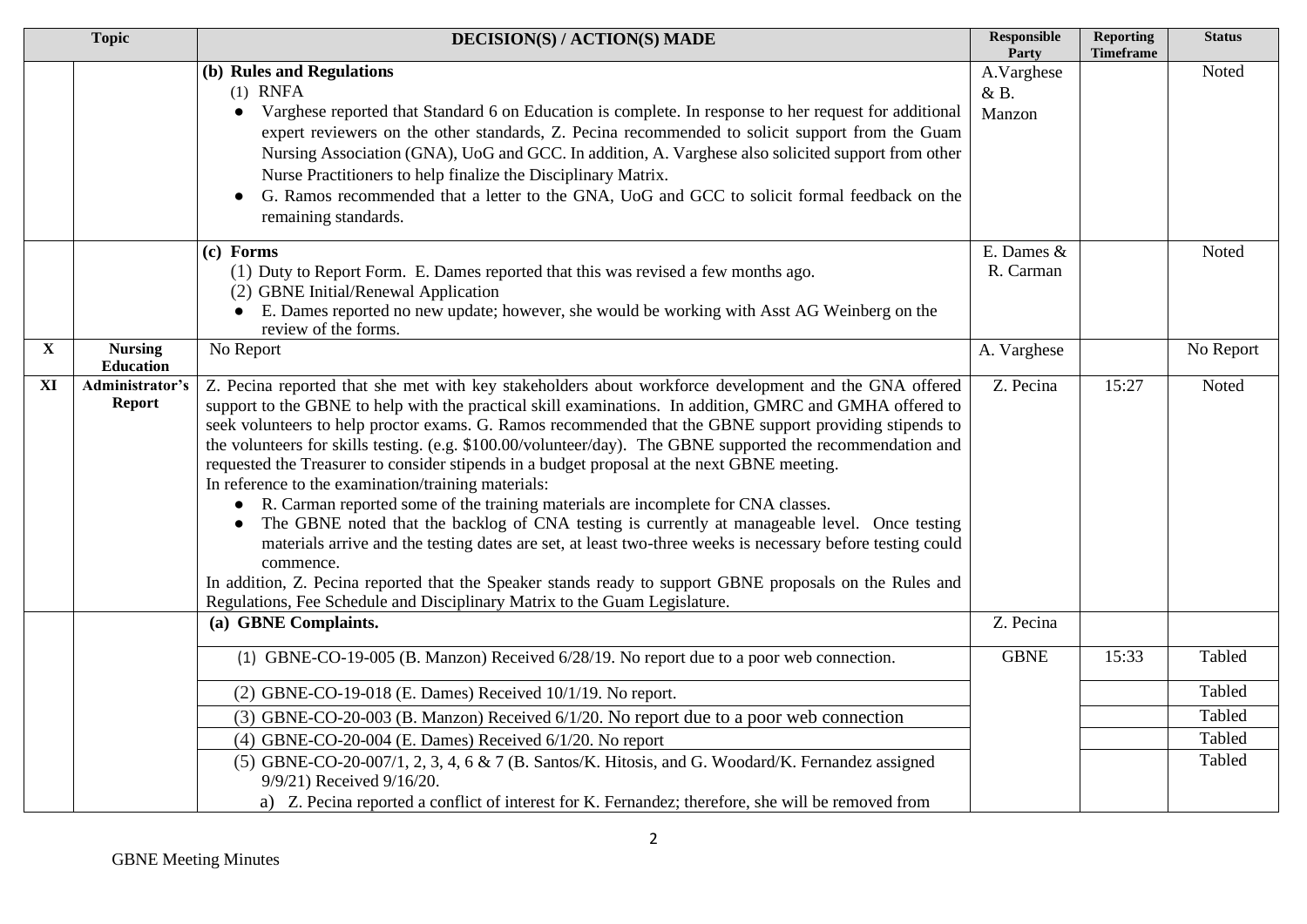|            | <b>Topic</b>        | <b>DECISION(S) / ACTION(S) MADE</b>                                                                                                                                                                                                                                                                                                                                                                                                                                                                                                                                                                                                                                                                                                                                                                                                                                                                                                                                                                                                                                                                                                                                                                                                                                                                                                                                                                                                | <b>Responsible</b><br>Party | <b>Reporting</b><br><b>Timeframe</b> | <b>Status</b>                   |
|------------|---------------------|------------------------------------------------------------------------------------------------------------------------------------------------------------------------------------------------------------------------------------------------------------------------------------------------------------------------------------------------------------------------------------------------------------------------------------------------------------------------------------------------------------------------------------------------------------------------------------------------------------------------------------------------------------------------------------------------------------------------------------------------------------------------------------------------------------------------------------------------------------------------------------------------------------------------------------------------------------------------------------------------------------------------------------------------------------------------------------------------------------------------------------------------------------------------------------------------------------------------------------------------------------------------------------------------------------------------------------------------------------------------------------------------------------------------------------|-----------------------------|--------------------------------------|---------------------------------|
|            |                     | the case and suggested another Board member be assigned. Asst AG Weinberg suggested that<br>he be contacted immediately if there are potential conflicts of interest to determine a way<br>ahead. For this case, he does not recommend another Board member be assigned since an<br>assigned Board member would have to recuse him or herself in future judgment of the case;<br>therefore, for the future, suggested to seek assistance from former Board members to<br>investigate cases until the budget support the hiring of investigative services.<br>b) G. Woodard reported that the documentation and interviews conducted have been reviewed,<br>but will await to provide a recommendation at the next GBNE meeting.<br>c) Z. Pecina reported that she also met with B. Santos, K. Hitosis and G. Woodard to discuss the<br>case. Investigation has resulted in several phases: Phase 1 completed; Phase II reviewed by<br>B. Santos and K. Hitosis; however, B. Santos and K. Hitosis are no longer part of the<br>investigation since their term with GBNE ended, so Phase III is now being addressed by G.<br>Woodard. Asst AG Weinberg stated some concern with the aforementioned approach, but                                                                                                                                                                                                                    |                             |                                      |                                 |
|            |                     | understands the situation the GBNE is now in for this case.<br>GBNE-CO-20-008 (Reassign to B. Manzon 5/18/21) Received 10/19/20. No report due to a poor<br>(6)<br>web connection.                                                                                                                                                                                                                                                                                                                                                                                                                                                                                                                                                                                                                                                                                                                                                                                                                                                                                                                                                                                                                                                                                                                                                                                                                                                 |                             |                                      | Tabled                          |
|            |                     | GBNE-CO-21-001 (E. Dames) Received 3/3/21. No report.<br>(7)                                                                                                                                                                                                                                                                                                                                                                                                                                                                                                                                                                                                                                                                                                                                                                                                                                                                                                                                                                                                                                                                                                                                                                                                                                                                                                                                                                       |                             |                                      | Tabled                          |
|            |                     | GBNE-CO-21-003 (*Reassigned 8/26/21 to P. Manzon) Received 6/10/21. Awaiting responses.<br>(8)                                                                                                                                                                                                                                                                                                                                                                                                                                                                                                                                                                                                                                                                                                                                                                                                                                                                                                                                                                                                                                                                                                                                                                                                                                                                                                                                     |                             |                                      | Tabled                          |
|            |                     | GBNE-CO-21-004 (G. Woodard) Received 8/23/21. No report.<br>(9)                                                                                                                                                                                                                                                                                                                                                                                                                                                                                                                                                                                                                                                                                                                                                                                                                                                                                                                                                                                                                                                                                                                                                                                                                                                                                                                                                                    |                             |                                      | Tabled                          |
|            |                     | GBNE-CO-21-005 (G. Ramos) Received 8/23/21. G. Ramos reported that she has completed the<br>(10)<br>investigation; however, she would prefer to wait until the GBNE completes its process of reviewing<br>the Disciplinary Matrix before making a recommendation in order to be consistent and objective.<br>She stated that she hopes to make a recommendation at the next GBNE meeting.                                                                                                                                                                                                                                                                                                                                                                                                                                                                                                                                                                                                                                                                                                                                                                                                                                                                                                                                                                                                                                          |                             |                                      | Tabled                          |
|            |                     | (11) GBNE-CO-21-006 (P. Manzon) Received 9/13/21. Awaiting responses                                                                                                                                                                                                                                                                                                                                                                                                                                                                                                                                                                                                                                                                                                                                                                                                                                                                                                                                                                                                                                                                                                                                                                                                                                                                                                                                                               |                             |                                      | Tabled                          |
| <b>XII</b> | <b>Old Business</b> | (a) GMTC CNA Graduate, Howard Redila.<br>(1) The GBNE noted that H. Redila had applied for an examination to test and he was invited to present<br>additional information regarding his past. P. Manzon requested H. Redila to provide an overview of his<br>employment history. H. Redila informed GBNE that he is currently employed at Catholic Social<br>Services (CSS) providing direct care to seven residents in a group home. He stated that he had also<br>applied to GMHA but was not hired. Since the GBNE requested a letter of recommendation from a<br>supervisor of a former employer, Ms. C. Pedilla, who attended this meeting, informed the GBNE that H.<br>Redila was a former employee of over one year and was a good employee, caring for patients.<br>(2) In reference to his case in 2008, H. Redila stated that he was in jail, awaiting trial for sexual assault<br>allegations, when the alleged victim recanted the allegations; therefore, the case was dropped.<br>(3) In reference to his case in 2015, H. Redila reported that his case was dropped for false allegations.<br>a) R. Carman reported that she had in her possession an Order of Dismissal and an Order for Closure.<br>Asst AG Weinberg stated that, based on a review of the file, H.Redila plead guilty of a misdemeanor<br>for assault and satisfied the conditions of the Plea Agreement and probation; therefore, clarified to | <b>GBNE</b>                 | 15:56                                | Approved<br>Course of<br>Action |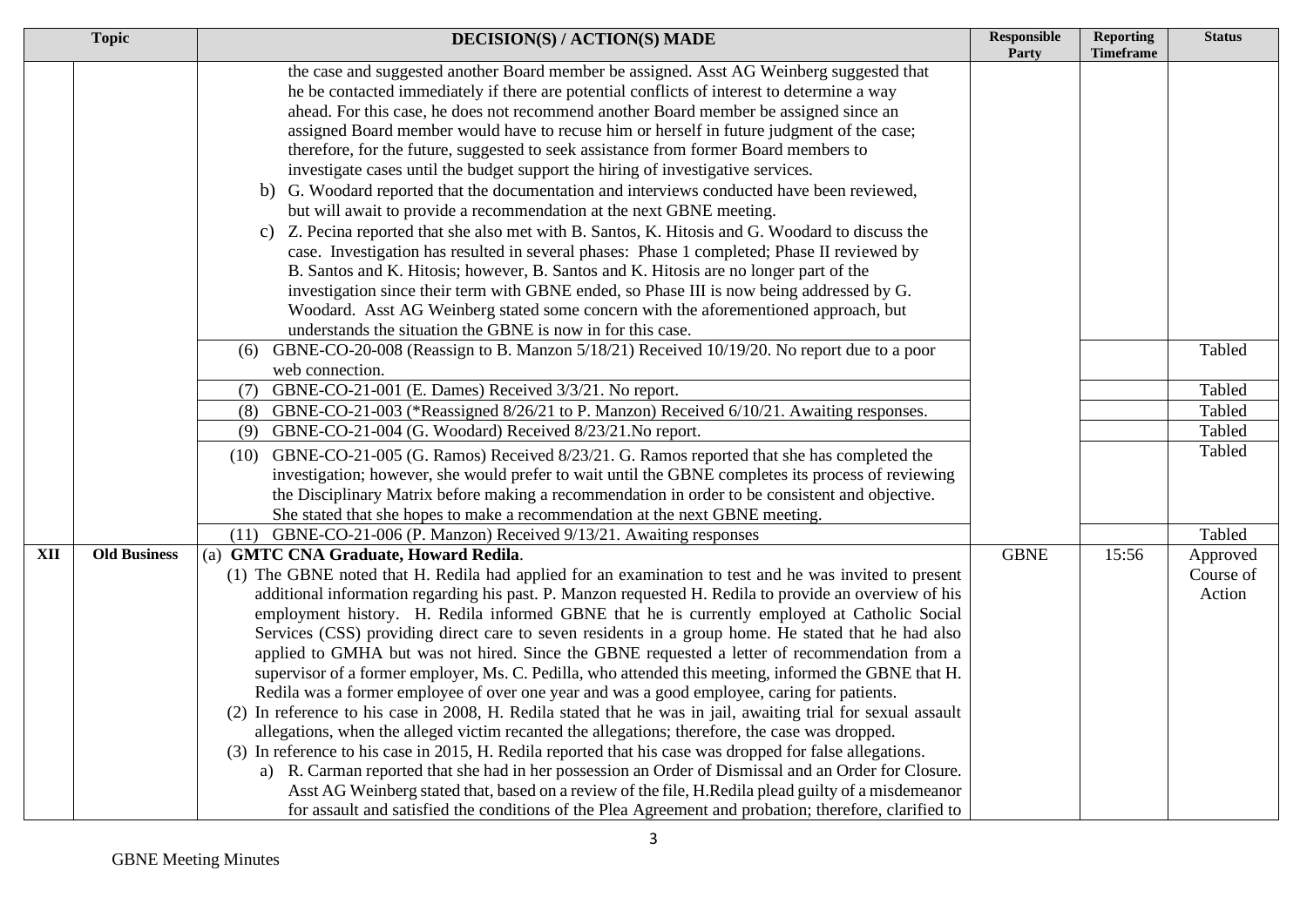|             | <b>Topic</b>        | <b>DECISION(S) / ACTION(S) MADE</b>                                                                                                                                                                                                                                                                                                                                                                                                                                                                                                                                                                                                                                                                                                                                                                                                                                                                                                                                                                                                                                                                                                                                                                                                                                                                                                                                                                                                                                                                                                                                                                                                                                                                                                                                                                                                                                                                                                                                                                                                                                                                                                                                                                                                                                                                                                                                                                                                                                                                                                                                                                                                                                                                                                                                                                                                                                                                                                                                                                     | Responsible<br>Party | <b>Reporting</b><br><b>Timeframe</b> | <b>Status</b> |
|-------------|---------------------|---------------------------------------------------------------------------------------------------------------------------------------------------------------------------------------------------------------------------------------------------------------------------------------------------------------------------------------------------------------------------------------------------------------------------------------------------------------------------------------------------------------------------------------------------------------------------------------------------------------------------------------------------------------------------------------------------------------------------------------------------------------------------------------------------------------------------------------------------------------------------------------------------------------------------------------------------------------------------------------------------------------------------------------------------------------------------------------------------------------------------------------------------------------------------------------------------------------------------------------------------------------------------------------------------------------------------------------------------------------------------------------------------------------------------------------------------------------------------------------------------------------------------------------------------------------------------------------------------------------------------------------------------------------------------------------------------------------------------------------------------------------------------------------------------------------------------------------------------------------------------------------------------------------------------------------------------------------------------------------------------------------------------------------------------------------------------------------------------------------------------------------------------------------------------------------------------------------------------------------------------------------------------------------------------------------------------------------------------------------------------------------------------------------------------------------------------------------------------------------------------------------------------------------------------------------------------------------------------------------------------------------------------------------------------------------------------------------------------------------------------------------------------------------------------------------------------------------------------------------------------------------------------------------------------------------------------------------------------------------------------------|----------------------|--------------------------------------|---------------|
|             |                     | the GBNE that case was a conviction and not a case of false allegations. Asst AG Weinberg<br>informed GBNE that the details would be included in the court files and not from the GPD and<br>Court Clearances.<br>b) H. Redila reported that he was hanging around a wrong group of friends, was in the wrong place at<br>the wrong time, and got involved in a fight which led to his arrest. As part of his Plea Agreement<br>he was required to check-in with probation and not leave island; there were no other requirements.<br>He expressed that he did not know how to respond to the charges. He indicated that he was unaware<br>if he inflicted serious injury that required hospitalization.<br>(4) In response to G. Woodard regarding the Board's responsibility to ensure the public's safety, H. Redila<br>expressed that he is a safe individual who has learned a lesson from this experience. He now has a wife<br>and daughter, is no longer hanging around with bad friends, he is employed with CSS and is sorry for<br>his actions. He also stated that his siblings are in the health field and it is his dream job to be in the<br>health field.<br>(5) G. Ramos stated that based on the draft Disciplinary Matrix, which is currently under review by the<br>GBNE, an individual would be granted a letter of admonishment under the criteria (misdemeanor, no<br>serious injury, met requirements of the court and time passed), and, therefore, suggested that he be<br>allowed to test and subsequently leave the responsibility to a private employer. Z. Pecina stated her<br>opinion that its national partner would most likely agree to give the individual a second chance and allow<br>the applicant to proceed with testing. Asst AG Weinberg advised the Board that a letter of<br>Admonishment would only apply to those who were licensed. He also suggested GBNE assign a Board<br>member to review the court file, determine the facts of the case and consider a probation period. He<br>further stated that there is no statute of limitations regarding an applicant's past; however, since the<br>GBNE is not fully aware of the details of the case, it should continue with its due diligence.<br>(6) G. Woodard indicated that it would still be the responsibility of the Board to grant a license to an<br>individual upon satisfactory completion of the examinations.<br>(7) Other Board members did not object to the G. Woodard's query to allow H. Redila to test.<br>(8) In conclusion, G. Ramos initially made a motion to the following course of action, which was<br>subsequently summarized by E. Dames (2 <sup>nd</sup> : Varghese):<br>a) H. Redila to submit a narrative of the 2015 case (the offense itself, the end result of the offense,<br>corrective actions to improve himself).<br>b) Upon receipt, the GBNE will review the narrative and make a decision whether to authorize H. Redila<br>to proceed with the examination |                      |                                      |               |
| <b>XIII</b> | <b>New Business</b> | (a) GBNE Resolution #2020-02 Amendment.<br>(1) Asst AG Weinberg gave an overview of the GBNE Resolution, which is intended to capture several<br>Emergency Orders issued by the Governor and formalize the approval process of expediting the<br>emergency and temporary health professional licenses as a result of the pandemic. Since the E.O.s<br>were more general the Resolution was intended to place parameters on the licensing.<br>(2) In response to a question from G. Woodard, Asst AG Weinberg explained the broad powers of the                                                                                                                                                                                                                                                                                                                                                                                                                                                                                                                                                                                                                                                                                                                                                                                                                                                                                                                                                                                                                                                                                                                                                                                                                                                                                                                                                                                                                                                                                                                                                                                                                                                                                                                                                                                                                                                                                                                                                                                                                                                                                                                                                                                                                                                                                                                                                                                                                                                          | <b>GBNE</b>          | 16:43                                | Tabled        |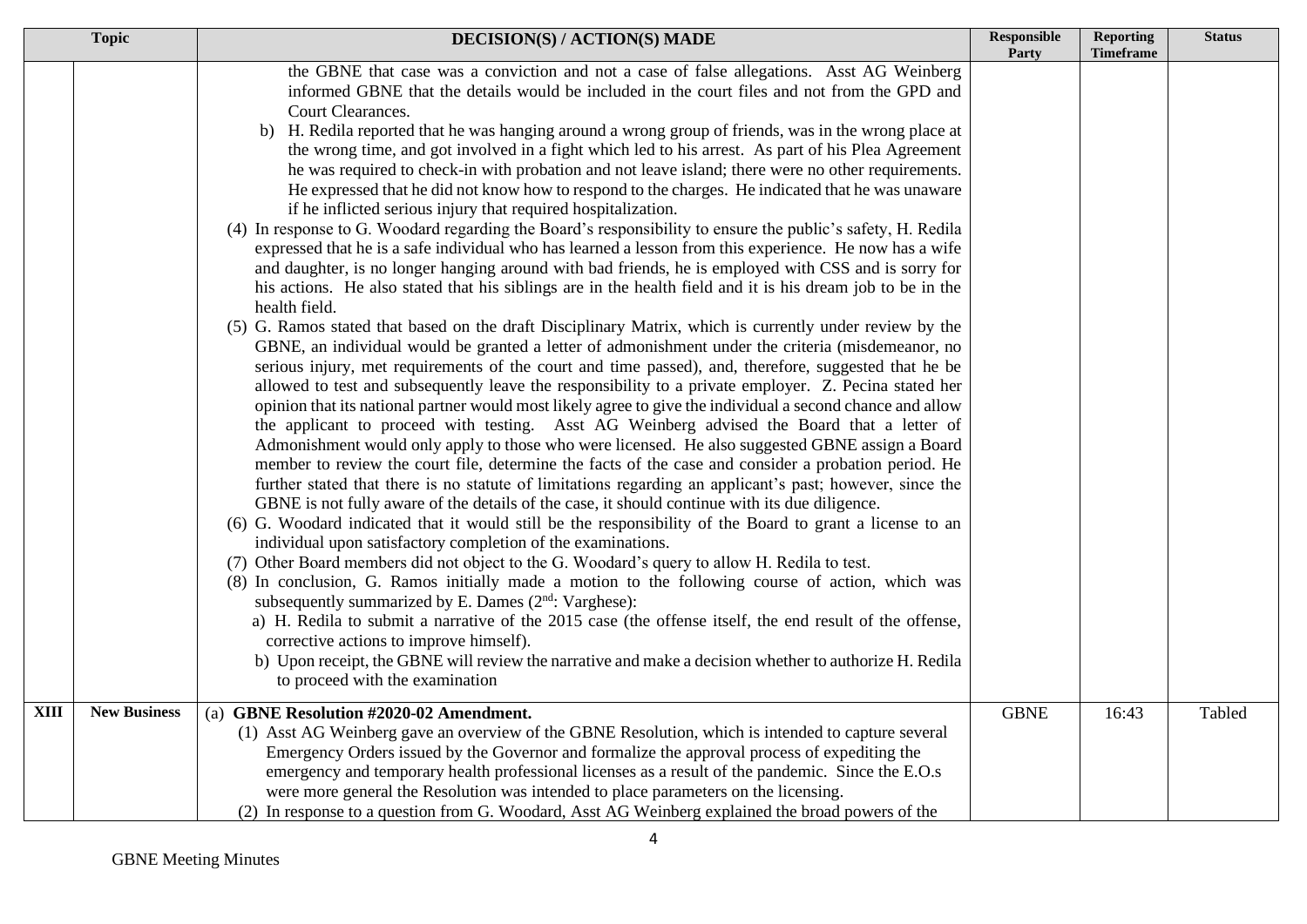| <b>Topic</b> | <b>DECISION(S) / ACTION(S) MADE</b>                                                                  | <b>Responsible</b><br>Party | <b>Reporting</b><br>Timeframe | <b>Status</b> |
|--------------|------------------------------------------------------------------------------------------------------|-----------------------------|-------------------------------|---------------|
|              | Governor of Guam under the Organic Act with respect to public health emergencies, which have         |                             |                               |               |
|              | been extended several times as a result of the COVID pandemic. Since the Governor sought             |                             |                               |               |
|              | assistance from off-island, health professional licenses needed to be expedited.                     | <b>GBNE</b>                 | 16:57                         |               |
|              | (3) The GBNE noted that Z. Pecina proposed changes to the resolution; therefore, an amendment to the |                             |                               |               |
|              | Resolution is required. The GBNE agreed to table the proposed amendments until the next meeting.     |                             |                               |               |
|              | (b) Temporary Work Permit Applications. Moton to Approve: G. Woodard: 2 <sup>nd</sup> G. Ramos       |                             |                               |               |
|              | Viray, Roi Ivan T. - ETWP #21L14 Eff 11/9/21<br>(1)                                                  |                             |                               | Approved      |
|              | Brooks, Virginia T. - ETWP #21R162 Eff 11/8/21<br>(2)                                                |                             |                               | Approved      |
|              | Ramos, Paola - ETWP #21R163 Eff 11/9/21<br>(3)                                                       |                             |                               | Approved      |
|              | Morales, Janice - ETWP #21R164 Eff 11/9/21<br>(4)                                                    |                             |                               | Approved      |
|              | Joson, Christine R. - ETWP #21R165 Eff 11/9/21<br>(5)                                                |                             |                               | Approved      |
|              | Hammer, Tasha H. - ETWP #21R166 Eff 11/9/21<br>(6)                                                   |                             |                               | Approved      |
|              | Lahr, Shayna A. - TWP #21R167 Eff 11/10/21-2/10/22<br>(7)                                            |                             |                               | Approved      |
|              | Maliaman, Alfred F.- ETWP #21R168 Eff 11/15/21<br>(8)                                                |                             |                               | Approved      |
|              | Snider, Kaylie S. - ETWP #21R169 Eff 11/16/21<br>(9)                                                 |                             |                               | Approved      |
|              | Rincon, Megan M. - ETWP #21R170 Eff 11/18/21<br>(10)                                                 |                             |                               | Approved      |
|              | Gelpi, Lisa L. - ETWP #21R171 Eff 11/19/21<br>(11)                                                   |                             |                               | Approved      |
|              | Braganza, Matthew N. - ETWP #21R172 Eff 11/19/21<br>(12)                                             |                             |                               | Approved      |
|              | Postles, Laura - ETWP #21R173 Eff 11/22/21<br>(13)                                                   |                             |                               | Approved      |
|              | Carter, Danialah J. - ETWP #21R174 Eff 11/22/21<br>(14)                                              |                             |                               | Approved      |
|              | Pardini, Nikita - ETWP #21R175 Eff 11/22/21<br>(15)                                                  |                             |                               | Approved      |
|              | Caporuscio, Victoria T. - ETWP #21R176 Eff 11/24/21<br>(16)                                          |                             |                               | Approved      |
|              | Reyes, Arvil Ann-TWP #21R177 Eff 11/24/21-2/24/22<br>(17)                                            |                             |                               | Approved      |
|              | Hehir, Samantha K. - ETWP #21R178 Eff 11/24/21<br>(18)                                               |                             |                               | Approved      |
|              | Baquing, Mark Rayson M. - ETWP #21R179 Eff 11/29/21<br>(19)                                          |                             |                               | Approved      |
|              | Gough, David - ETWP #21NA29 Eff 11/12/21<br>(20)                                                     |                             |                               | Approved      |
|              | (21) Nicdao, Frances M. - ETWP #21NP09 Eff $11/17/21$                                                |                             |                               | Approved      |
|              | (c) Examination Applications. R. Carman reported that all applicants are recommended for approval,   | <b>GBNE</b>                 | 16:58                         |               |
|              | except those that are recommended for "conditional approval" as mentioned below. Motion to Approve:  |                             |                               |               |
|              | G. Woodard; 2 <sup>nd</sup> G. Ramos.                                                                |                             |                               |               |
|              | (1) Bueno, Gerrylee B. - CAN. Conditionally approved, pending Certificate of Education &             |                             |                               | Approved      |
|              | Transcript.                                                                                          |                             |                               | Conditionally |
|              | (2) Dahilig, Rachel Ann G. $-$ CNA                                                                   |                             |                               | Approved      |
|              | (3) Delica, Joshua R. - CNA                                                                          |                             |                               | Approved      |
|              | (4) Edward, Rosania - LPN                                                                            |                             |                               | Approved      |
|              | (5) Fallejo, Alfie R. - CNA                                                                          |                             |                               | Approved      |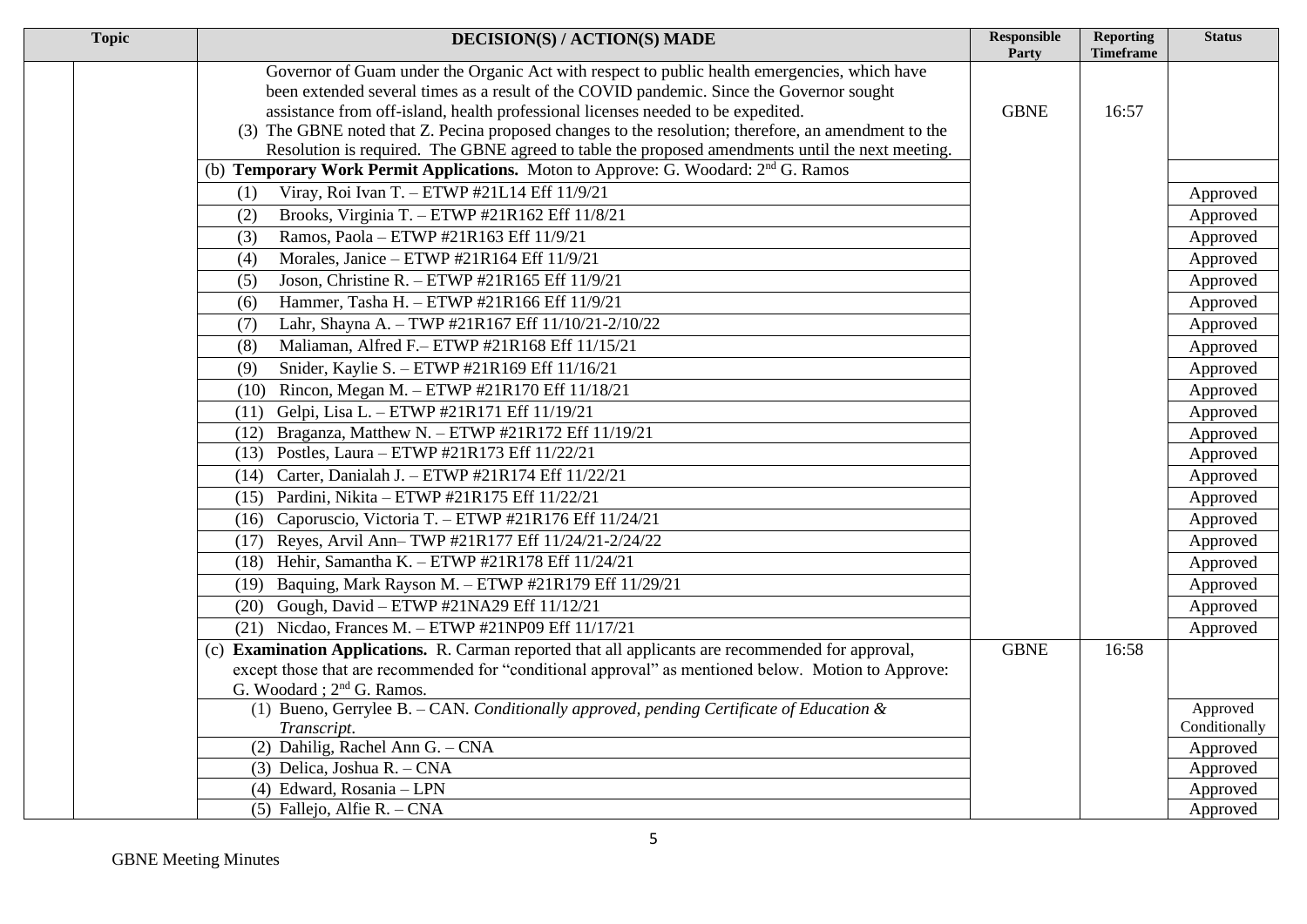| <b>Topic</b> | <b>DECISION(S) / ACTION(S) MADE</b>                                                                     | <b>Responsible</b><br>Party | <b>Reporting</b><br><b>Timeframe</b> | <b>Status</b>             |
|--------------|---------------------------------------------------------------------------------------------------------|-----------------------------|--------------------------------------|---------------------------|
|              | (6) Headley, April Chin Ju $-$ RN17:00                                                                  |                             |                                      | Approved                  |
|              | (7) Karuppan, Solidad P. - RN                                                                           |                             |                                      | Approved                  |
|              | (8) Ramos, Raquel A. - CAN. Conditionally approved, pending part IV                                     |                             |                                      | Approved                  |
|              |                                                                                                         | <b>GBNE</b>                 |                                      | Conditionally             |
|              | (d) Endorsement Applications. R. Carman reported that all applicants are recommended for approval,      |                             | 17:00                                | Approved                  |
|              | except those that are recommended for "conditional approval" as mentioned below. (Motion: G.            |                             |                                      |                           |
|              | Woodard; 2 <sup>nd</sup> : A. Varghese).                                                                |                             |                                      |                           |
|              | In response to a question from G. Ramos, R. Carman reported that those applications labeled as          |                             |                                      |                           |
|              | "conditionally approved" by the reviewers are pending submission of required documents. Asst AG         |                             |                                      |                           |
|              | Weinberg stated that conditional approvals would be allowed to be handled ministerially provided        |                             |                                      |                           |
|              | that subsequent actions by the Board are not required, e.g. approval could proceed upon submission      |                             |                                      |                           |
|              | of a police clearance provided there is nothing wrong in the clearance. G. Ramos recommended in         |                             |                                      |                           |
|              | future meetings to group the applicants separately on the agenda (i.e. recommended for approval and     |                             |                                      |                           |
|              | conditionally approved).                                                                                |                             |                                      |                           |
|              | Benites, Manuela L. - RN<br>(1)<br>Bloberger, Thomas $A - RN$                                           |                             |                                      | Approved                  |
|              | (2)<br>Brewster-Yator, Deborah K. - RN. Conditionally approved, pending GPD clearance.<br>(3)           |                             |                                      | Approved<br>Approved      |
|              |                                                                                                         |                             |                                      | Conditionally             |
|              | Brown, Patrick D. - RN<br>(4)                                                                           |                             |                                      | Approved                  |
|              | Chua, Jumico Anthony R. - RN<br>(5)                                                                     |                             |                                      | Approved                  |
|              | Detera, Marites M. - RN. Conditionally approved, pending clarification of citizenship<br>(6)            |                             |                                      | Approved                  |
|              |                                                                                                         |                             |                                      | Conditionally             |
|              | Diller, Rachel A. - RN<br>(7)                                                                           |                             |                                      | Approved                  |
|              | Echaluse, Christopher H. $- RN$<br>(8)                                                                  |                             |                                      | Approved                  |
|              | Elliott, Melissa N. - RN. Conditionally approved, pending GPD and Court Clearances.<br>(9)              |                             |                                      | Approved                  |
|              | $(10)$ Ellis, Joel O. - RN                                                                              |                             |                                      | Conditionally<br>Approved |
|              | $(11)$ Erwert, Hannah – RN                                                                              |                             |                                      | Approved                  |
|              | $(12)$ Fenner, Sarah A. - RN                                                                            |                             |                                      | Approved                  |
|              | $(13)$ Fulgencio, Michael John V. – RN                                                                  |                             |                                      | Approved                  |
|              | (14) Gilyard, Victoria A. - RN                                                                          |                             |                                      | Approved                  |
|              | $(15)$ Jumper, Abigail R. – RN                                                                          |                             |                                      | Approved                  |
|              | $(16)$ Wang, Debbie - RN                                                                                |                             |                                      | Approved                  |
|              | (e) APRN Applications R. Carman reported that all applicants are recommended for approval, except those |                             |                                      |                           |
|              | that are recommended for "conditional approval" as mentioned below. (Motion to approve: G.              |                             |                                      |                           |
|              | Woodward; 2 <sup>nd</sup> A. Varghese)                                                                  |                             |                                      |                           |
|              | (1) Brewster-Yator, Deborah K. - CRNA. Conditionally approved, pending NBCPR Certification and          |                             |                                      | Approved                  |
|              |                                                                                                         |                             |                                      | Conditionally             |